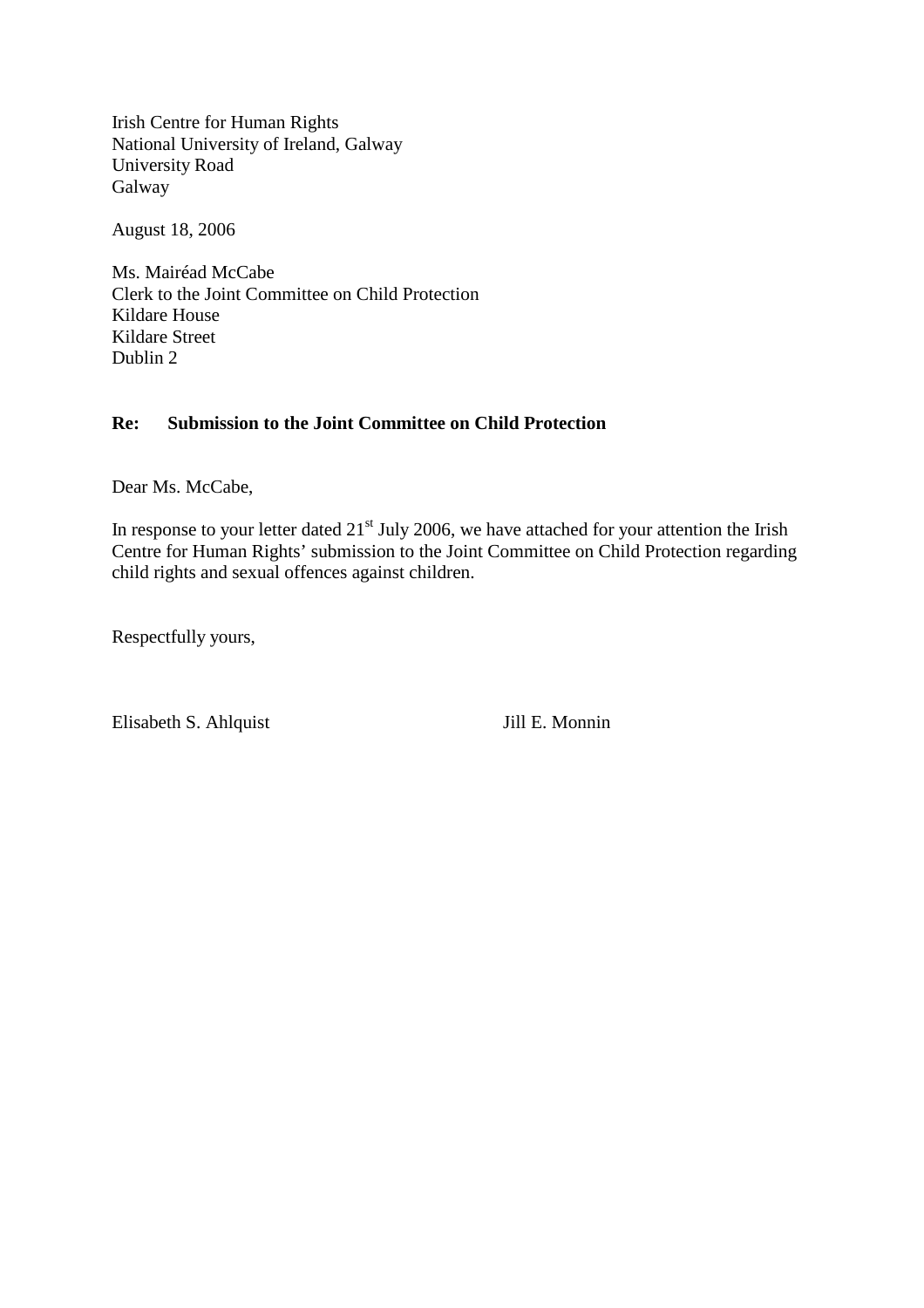### **INTRODUCTION**

Although international human rights law has not dealt specifically with statutory rape, human rights treaties do provide a framework in which the Committee's Orders of Reference can be analyzed. This submission represents the results of the Irish Centre for Human Rights' examination of these treaties and their implications for both the rights of those accused of statutory rape and the protection of children against sexual offences. This paper will examine the international human rights that Ireland, as a State Party, has a duty to preserve. Additionally, it presents a summary of legal trends in statutory rape laws of other jurisdictions, in order to highlight approaches that best reflect human rights principles. As the Committee evaluates Ireland's own approach and policy related to sexual offences against children, it should consider international human rights and seek to achieve a proper balance between fair trial rights for the accused and adequate safeguards for minors under the age of consent.

### **A BRIEF HISTORY OF STATUTORY RAPE LAWS**

English law first codified statutory rape as a criminal offence in 1275 at a time when women were viewed as property and chastity was prized.<sup>[1](#page-1-0)</sup> Modern criminal codes of countries throughout the world now include statutory rape laws, though ages of consent and availability of defenses vary. The Irish Free State enacted the Criminal Law (Amendment) Act, 1935, which remained law in Ireland until the recent Supreme Court decision in *C.C. v. Ireland*. [2](#page-1-1) The Act mirrored the early English law by implementing strict liability, denying the accused a defense of mistake as to the age of the alleged victim. While England and other

<span id="page-1-0"></span><sup>1</sup> *See*, *e.g,*, Michelle Oberman, Turning Girls into Women: Re-Evaluation Modern Statutory Rape Law, 85 The Journal of Criminal and Criminology 15, 24-25 (1994); *C.C. v. Ireland* [2006] 33 IESC \_\_\_ (citing *B (A Minor) v. DPP* [2000] 2AC 428).

<span id="page-1-1"></span><sup>&</sup>lt;sup>2</sup> *C.C.*, 33 IESC \_\_\_.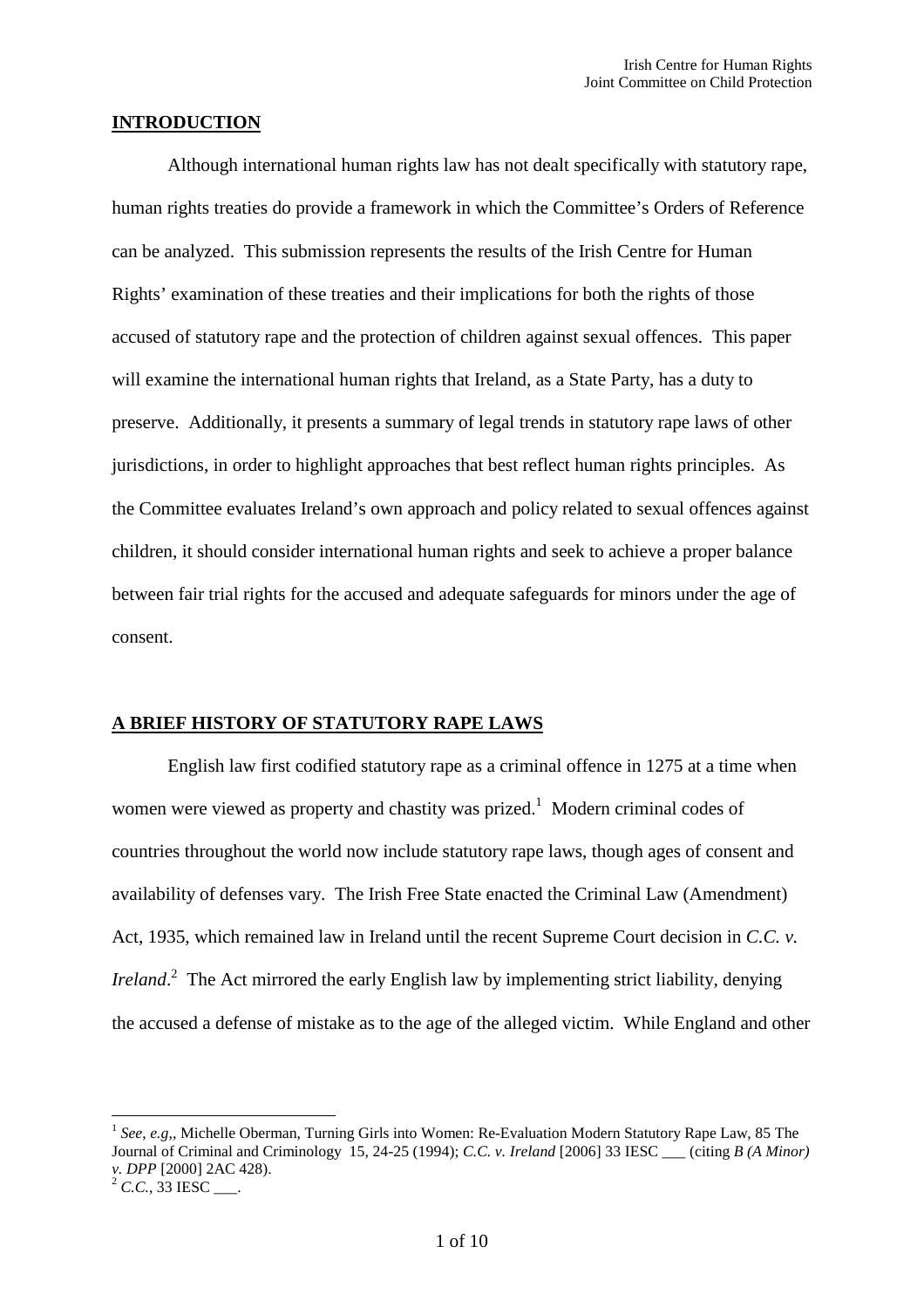jurisdictions amended or adopted laws to provide for a mistake of fact defense, Ireland did not.[3](#page-2-0)

The origins of statutory rape laws are rather archaic and unrelated to human rights; and although these laws have shifted from a view of women as property, it is important to recognize that the majority of them maintain an intent to protect young women and society from the consequences of premature sexual activity, primarily teenage pregnancy.<sup>[4](#page-2-1)</sup> But as this submission will show, international human rights law can play an important role in formulating balanced laws that serve to protect all involved parties.

## **INTERNATIONAL LEGAL NORMS**

Human rights legal norms are derived from a variety of international documents founded on the Universal Declaration of Human Rights ("UDHR"),<sup>[5](#page-2-2)</sup> the International Covenant on Civil and Political Rights ("ICCPR"),<sup>[6](#page-2-3)</sup> and the International Covenant on Economic, Social and Cultural Rights ("ICESCR"), $^7$  $^7$  the three primary instruments of human rights.

# *Rights of the Accused: Defense of Mistake of Fact*

The UDHR is central to any discussion of international human rights law and provides for the rights to "life, liberty and security of person."[8](#page-2-5) Rights associated with a fair trial assure that the defendant's life and liberty are not arbitrarily restricted. The ICCPR, and

<span id="page-2-1"></span><span id="page-2-0"></span><sup>&</sup>lt;sup>3</sup> See, "Trends of Statutory Rape Law" in this paper.

<span id="page-2-2"></span><sup>4</sup> *See, e.g.*, *Hess and Nguyen v. The Queen* [1990] 2 SCR 22; *C.C.*, 33 IESC \_\_\_; Oberman, 25.

<sup>5</sup> Universal Declaration of Human Rights, G.A. Res. 217A, U.N. GAOR, 3d Sess., 1st plen. mtg., U.N. Doc A/810 (Dec. 12, 1948). [hereinafter UDHR]

<span id="page-2-3"></span><sup>&</sup>lt;sup>6</sup> International Covenant on Civil and Political Rights, GA res. 2200A (XXI), UN GAOR Supp. (No. 16) at 52, UN Doc. A/6316 (1966). [hereinafter ICCPR]

<span id="page-2-4"></span><sup>7</sup> International Covenant on Economic, Social and Cultural Rights, GA res. 2200A (XXI), preamble at 49, UN GAOR Supp. (No. 16) at 52, UN Doc. A/6316 (1966). [hereinafter ICESCR]

<span id="page-2-5"></span><sup>8</sup> UDHR, Art. 3 at 72.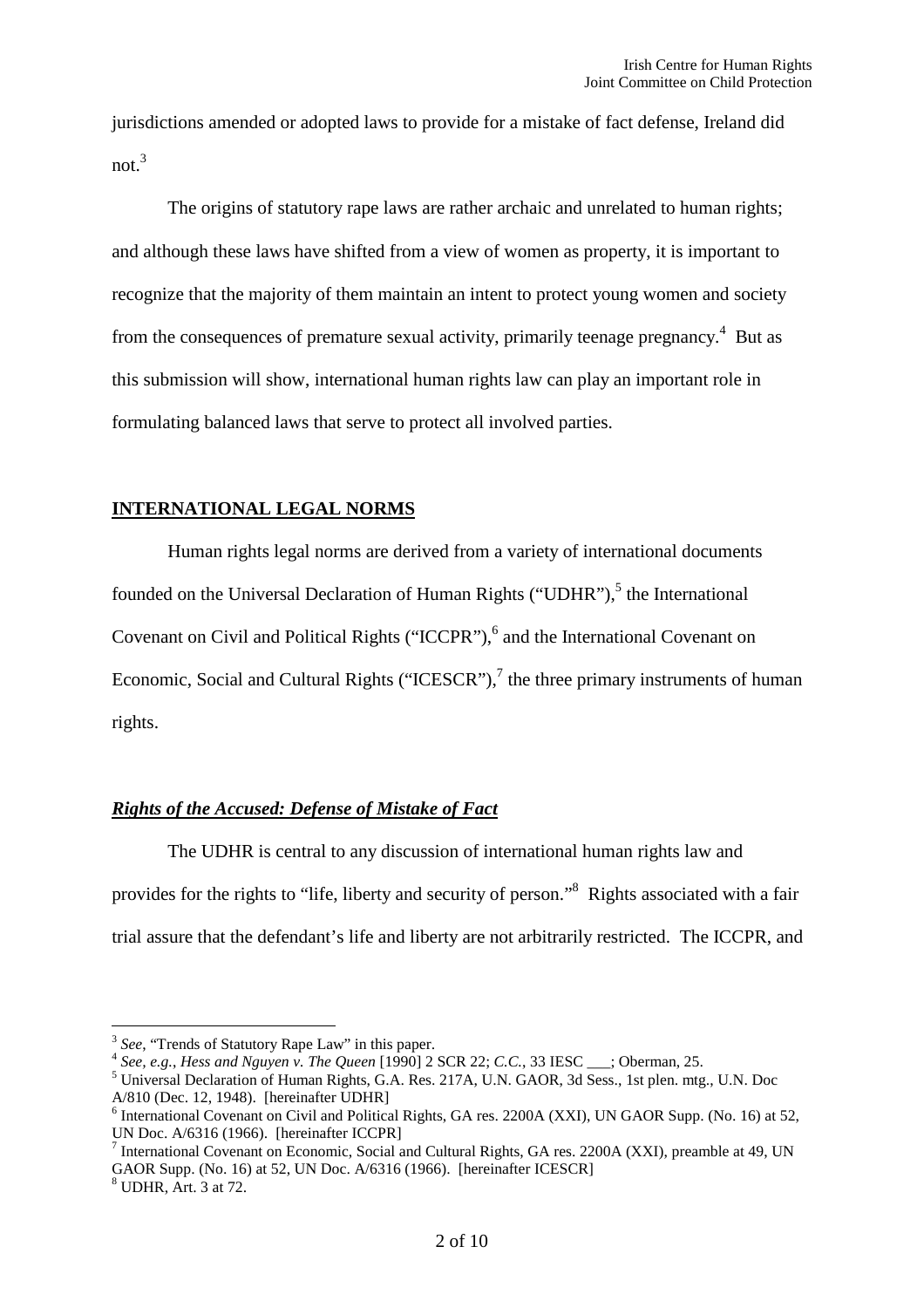ICESCR recognize, that certain rights "derive from the inherent dignity of the human person,"[9](#page-3-0) making these "equal and inalienable rights of all members of the human family."

Th[e](#page-3-3) UDHR,  $^{10}$  $^{10}$  $^{10}$  ICCPR,  $^{11}$  $^{11}$  $^{11}$  and The European Convention on Human Rights,  $^{12}$  expressly provide for an accused's right to a presumption of innocence. A presumption of innocence demands that all elements of a crime, specifically *mens rea* (guilty mind) and *actus reus* (guilty act), be proven in order to establish guilt. In *C.C. v. Ireland*, the Court stated that proof of guilt requires proof of *mens rea* guilty mind; therefore, the concept of m*ens rea* requiresthe availability of a defense of an innocent mind, e.g. mistake of fact as to age.<sup>13</sup> The combination of an accused's presumption of innocence and a right to defend against "attacks upon his honour and reputation"[14](#page-3-5) further underscores the necessary *mens rea* requirement for criminal offenses that are not regulatory in nature and that impose high sentences.<sup>[15](#page-3-6)</sup>

The Supreme Court recognized the importance of these rights in *C.C.* when it noted that the Sex Offenders Act, 2001, which implemented a sex offender registry, could have the effect of destroying an offender's career and reputation following enrollment on the registry.<sup>[16](#page-3-7)</sup> A mistake of fact defense allows an accused the protection of the law against threats to his/her reputation resulting from actions performed without criminal knowledge, intent. Additionally, strict liability offenses, which carry a possibility of life imprisonment,

<span id="page-3-0"></span><sup>&</sup>lt;sup>9</sup> See, International Covenant on Economic, Social and Cultural Rights, GA res. 2200A (XXI), UN GAOR Supp. (No. 16) at 52, UN Doc. A/6316 (1966) [hereinafter ICESCR]; International Covenant on Civil and Political Rights, GA res. 2200A (XXI), preamble at 52-53, UN GAOR Supp. (No. 16) at 52, UN Doc. A/6316 (1966). [hereinafter ICCPR]

<span id="page-3-2"></span><span id="page-3-1"></span> $10$  UDHR, Art. 11(1) at 73.

 $11$  ICCPR, Art. 14(2) at 54.

<span id="page-3-3"></span><sup>&</sup>lt;sup>12</sup> Convention for the Protection of Human Rights and Fundamental Freedoms, Council of Europe, Rome, 4.XI.195), Art. 6(1)-6(2).

<span id="page-3-4"></span><sup>&</sup>lt;sup>13</sup> *C.C.*, 33 IESC \_\_\_\_\_ (citing *Sherras v. De Rutzen*, [1895] 1 QB 918 at 921).

<span id="page-3-5"></span><sup>14</sup> *Id*., Art. 12 at 73.

<span id="page-3-6"></span><sup>15</sup> ICCPR, Art. 14(2) at 54.

<span id="page-3-7"></span><sup>&</sup>lt;sup>16</sup> C.C., 33 IESC \_\_\_.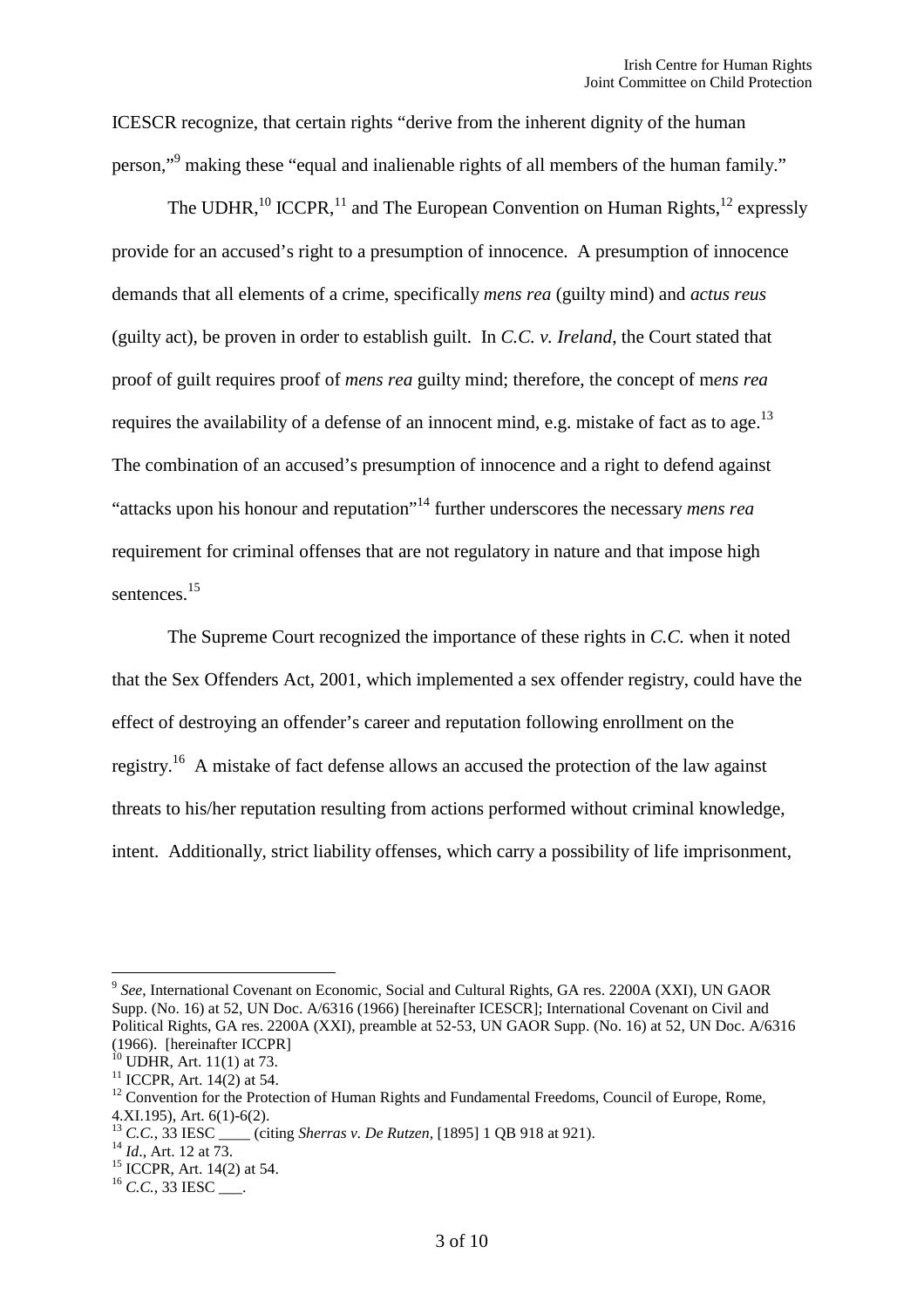deny the convicted party his/her right to life and liberty, thereby failing to provide "all the guarantees necessary for his defence."<sup>[17](#page-4-0)</sup>

Protection and promulgation of fair trial rights demands the availability of a mistake of fact defense; however, this is but a part of the balance required by international human rights law.

### *Rights of the Child: Protection from Sexual Abuse and Exploitation*

International human rights law gives special recognition to children as holding a unique position in society, entitling them to "special care and assistance" and the right to "social protection."[18](#page-4-1) This blanket right highlights the need for states to actively promote and protectthe rights of children within the family, society and state.<sup>19</sup> However, this tri-part relationship demonstrates the autonomous rights of children, outside the umbrella protection of the family, which the state must expressly or impliedly recognize.<sup>[20](#page-4-3)</sup> This language is most applicable to the Committee's Orders of Reference seeking to evaluate the desirability of a constitutional amendment for the protection of the child.<sup>[21](#page-4-4)</sup>

States Parties have a responsibility to "pursue by all appropriate means" children's right to "a special protection against the physical and moral hazards to which they are

<span id="page-4-0"></span><sup>17</sup> UDHR, Art. 11(1) at 73.

<span id="page-4-1"></span><sup>18</sup> UDHR, Art. 25(2) at 76.

<span id="page-4-3"></span><span id="page-4-2"></span><sup>&</sup>lt;sup>19</sup> ICCPR, Art. 24(1) at 55.

<sup>&</sup>lt;sup>20</sup> Part I(16)-(17) of the European Social Charter relate to the family as a "fundamental unit of society" and to children's rights to "social, legal and economic protection, which are expressly or impliedly found in Articles 40 through 43 of the Irish Constitution. *See*, e.g., European Social Charter, Council of Europe, Turin, 18.X.1961, Part I(7); Ireland, Nat'l Report on the Follow-up to the World Summit for Children 1990-1999, s.C.1.1. at 6, delivered to UNICEF, *available at* http://www.unicef.org/specialsession/how\_country/index.html (last visited 18 August 2006).

<span id="page-4-4"></span><sup>&</sup>lt;sup>21</sup> Another document for consideration is the African Charter on the Rights and Rights and Welfare of the Child. While not binding on Ireland, it is interesting to note that unlike other treaties included in this discussion, the Charter creates a responsibility for States Parties' to protect children from "inducement, coercion or encouragement" to "engage in any sexual activity." Art. 27.1(a) This Charter provides a broad approach, recognizing the need for child protection within the context of social and health concerns plaguing the continent. Such language acknowledges that where a child is induced, coerced or encouraged, his/her consent may not be willful.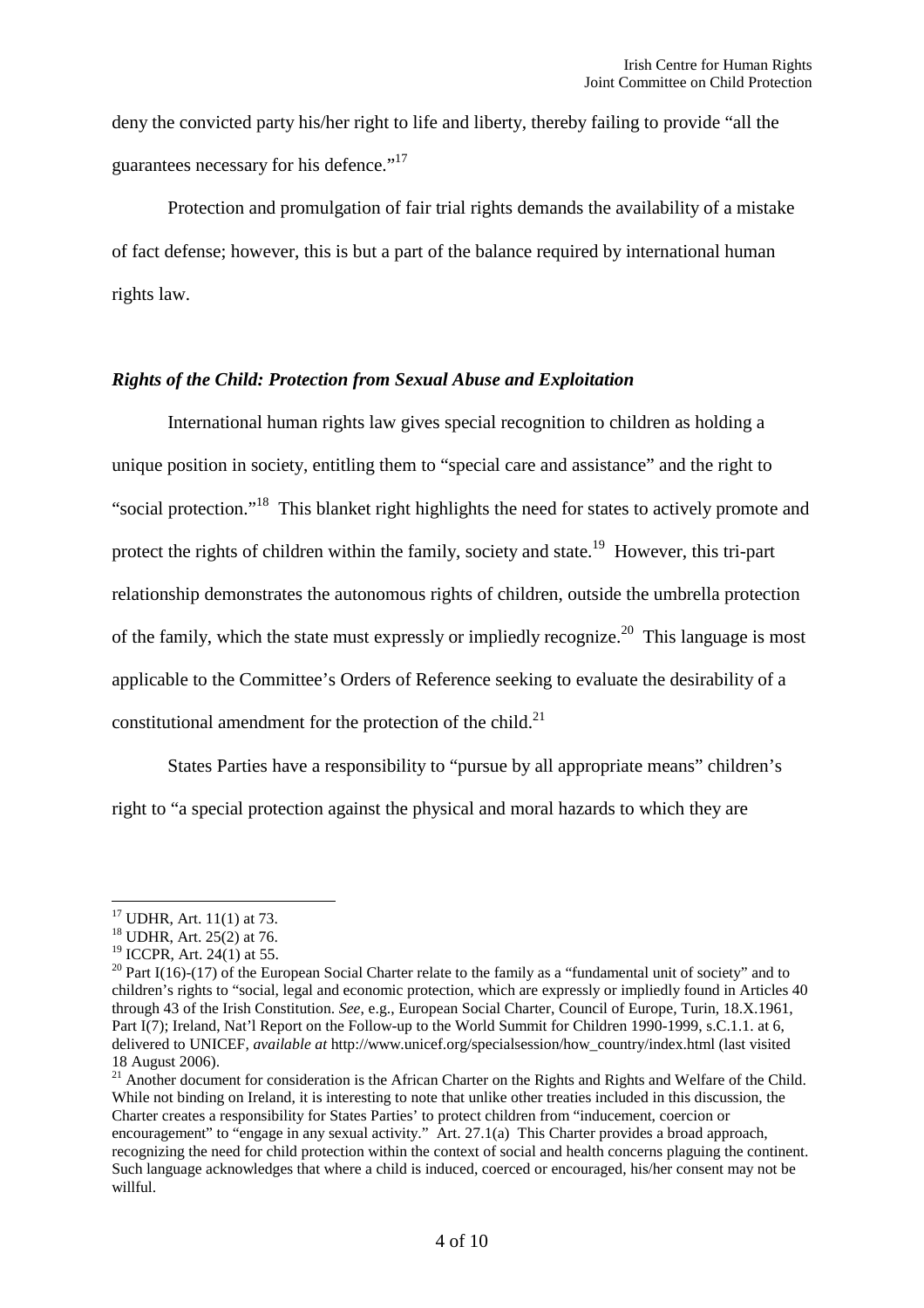exposed."<sup>[22](#page-5-0)</sup> This special protection is the crux of the Convention on the Rights of the Child<sup>[23](#page-5-1)</sup> ("CRC")—which incorporates principles established in the Geneva Declaration of the Rights ofthe Child of  $1924^{24}$  and the 1959 United Nations Declaration of the Rights of the Child.<sup>[25](#page-5-3)</sup> The CRC dictates that States Parties recognize, promote, and protect the autonomous rights of the child outside of the family. Rather than providing broad statements concerning child rights, the CRC delineates specific, concrete duties for all States Parties, including "protect[ing] the child from all forms of sexual exploitation and sexual abuse" via measures designed to prevent "the inducement or coercion of a child to engage in any unlawful sexual activity." [26](#page-5-4) States must:

> take all appropriate legislative, administrative, social and educational measures to protect the child from all forms of physical or mental violence, injury or abuse, neglect or negligent treatment, maltreatment or exploitation, including sexual abuse, while in the care of parent(s), legal guardian(s) or any other person who has the care of the child.<sup>[27](#page-5-5)</sup>

Human rights law recognizes that children need to be protected from exploitation by adults and authority figures. While moral considerations often influence the construction of statutory rape laws, the primary concern should be protecting children, not from their peers, but from adults in positions of authority over them. A focus on preventing coercion of children by adults should also acknowledge that young people may engage in sexual exploration during their teenage years, and that therefore, sexual activity among youth may be legitimate at some point under the age of majority. Age of consent laws should reflect both principles of protection and autonomy.

<span id="page-5-0"></span> $22$  European Social Charter, Part I(7).

<span id="page-5-1"></span><sup>&</sup>lt;sup>23</sup> Convention on the Rights of the Child, G.A. Res. 44/25, Annex, at 167, U.N. Doc. A/Res/44/25/Annex (Nov. 20, 1989). [hereinafter CRC]

<span id="page-5-2"></span><sup>&</sup>lt;sup>24</sup> Geneva Declaration of the Rights of the Child, League of Nations, O.J. SPCE. Supp. 21, at 43 (1924).

<span id="page-5-3"></span><sup>&</sup>lt;sup>25</sup> Declaration of the Rights of the Child, G.A. Res. 1386 (XIV), at 19 (Nov. 20, 1959). The CRC references the Declaration of the Rights of the Child, which in turn references the Geneva Declaration of 1924.

<span id="page-5-5"></span><span id="page-5-4"></span><sup>&</sup>lt;sup>26</sup> CRC, Art. 24 at 171.

<sup>27</sup> *Id.*, Art. 19(1) at 169.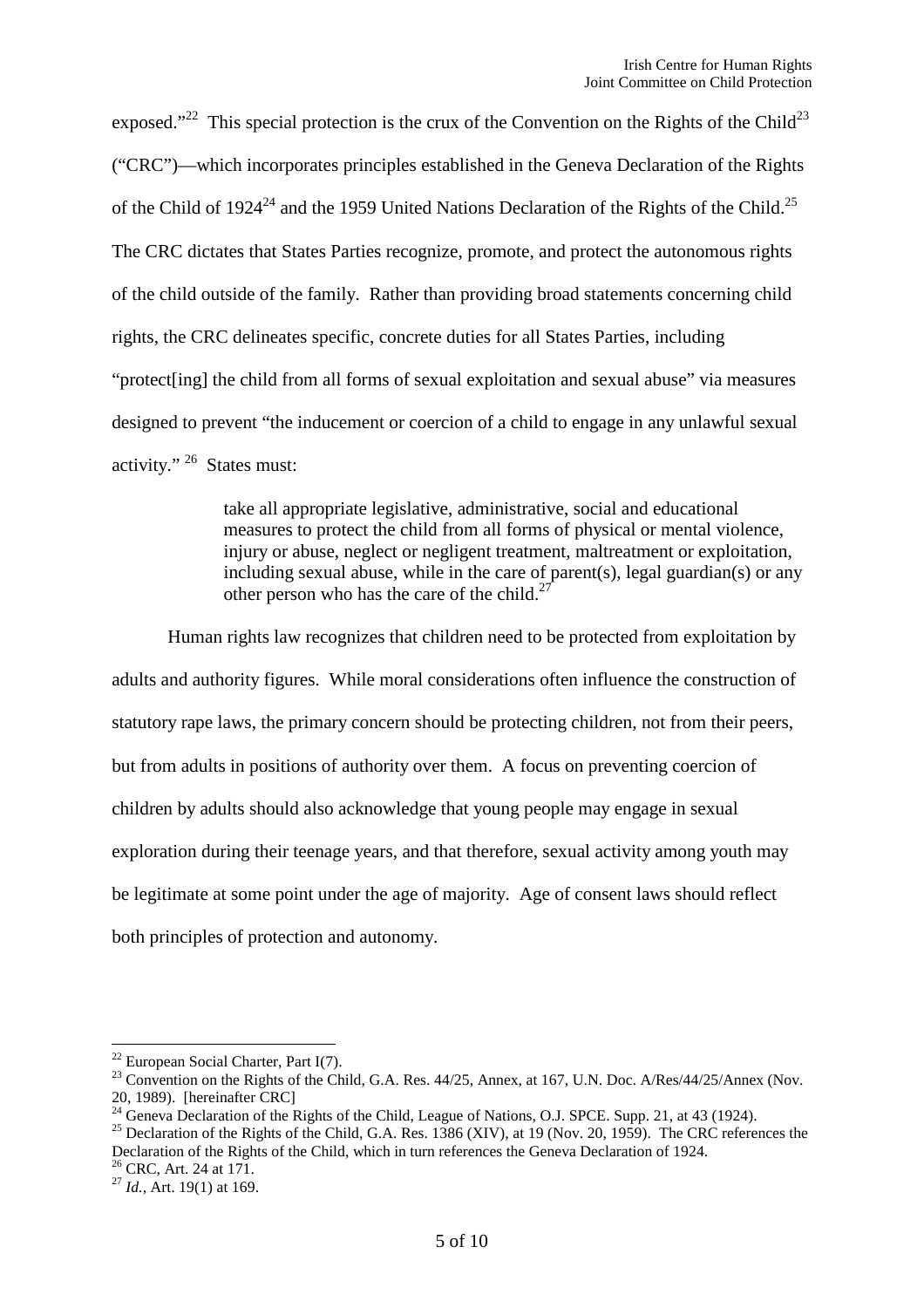Special consideration should also be given to the rights of male juvenile defendants, who under the current Criminal Law (Sexual Offences) Act, 2006, can be charged with statutoryrape.<sup>28</sup> It should be noted that s.5 of the Act, protecting females under age 17 from prosecution, may conflict with the recognized principle that all persons, regardless of gender, are equal before the law, and that laws should not discriminate based on gender. Additionally, this section ignores the possibility that young women may initiate sexual encounters with younger individuals. Where juveniles can be charged with a criminal offence, it is important to recognize that they should be accommodated by considering the accused's age in order to promote his/her rehabilitation.<sup>[29](#page-6-1)</sup>

Children, like defendants, have a right to privacy under human rights legal norms. In the use of children as witnesses in sex offence trials, states should recognize limits to the types of evidence that may be introduced at trial, as well as the depth of questioning allowed during cross-examination, e.g. history of sexual activity clothing, etc. As a central pillar of international human rights law, these fundamental principles should play a role in any consideration of statutory rape laws.

# **TRENDS IN STATUTORY RAPE LAWS**

Comparative analysis of other jurisdictions' statutory rape laws demonstrates the ways in which states have attempted to implement the rights discussed above. The following observations represent general legal trends in Canada,  $30$  England and Wales,  $31$  France,  $32$  and Germany's<sup>[33](#page-6-5)</sup> statutory rape laws.

<span id="page-6-0"></span><sup>&</sup>lt;sup>28</sup> Criminal Law (Sexual Offenses) Act, 2006 (Act No. 15/2006), ss.3(9)-(10).

<span id="page-6-1"></span><sup>29</sup> ICCPR, Art. 14(4) at 54.

<span id="page-6-2"></span><sup>30</sup> Canada Criminal Code, R.S.C., ch. C-46, ss.150-51, 53 (1985) (Can.).

<span id="page-6-3"></span><sup>&</sup>lt;sup>31</sup> Criminal Law Amendment Act, 1885, 9 & 10 Vict., c. 5 & 9 (Eng.).

<span id="page-6-5"></span><span id="page-6-4"></span><sup>32</sup> Code Pen., Art. 227-25—227-27 (Fr.).

<sup>&</sup>lt;sup>33</sup> Strafgesetzbuch [StGB] [Penal Code] 13 Nov. 1998, Reichsgesetzblatt [RGBI], s.176, 182 (F.R.G.).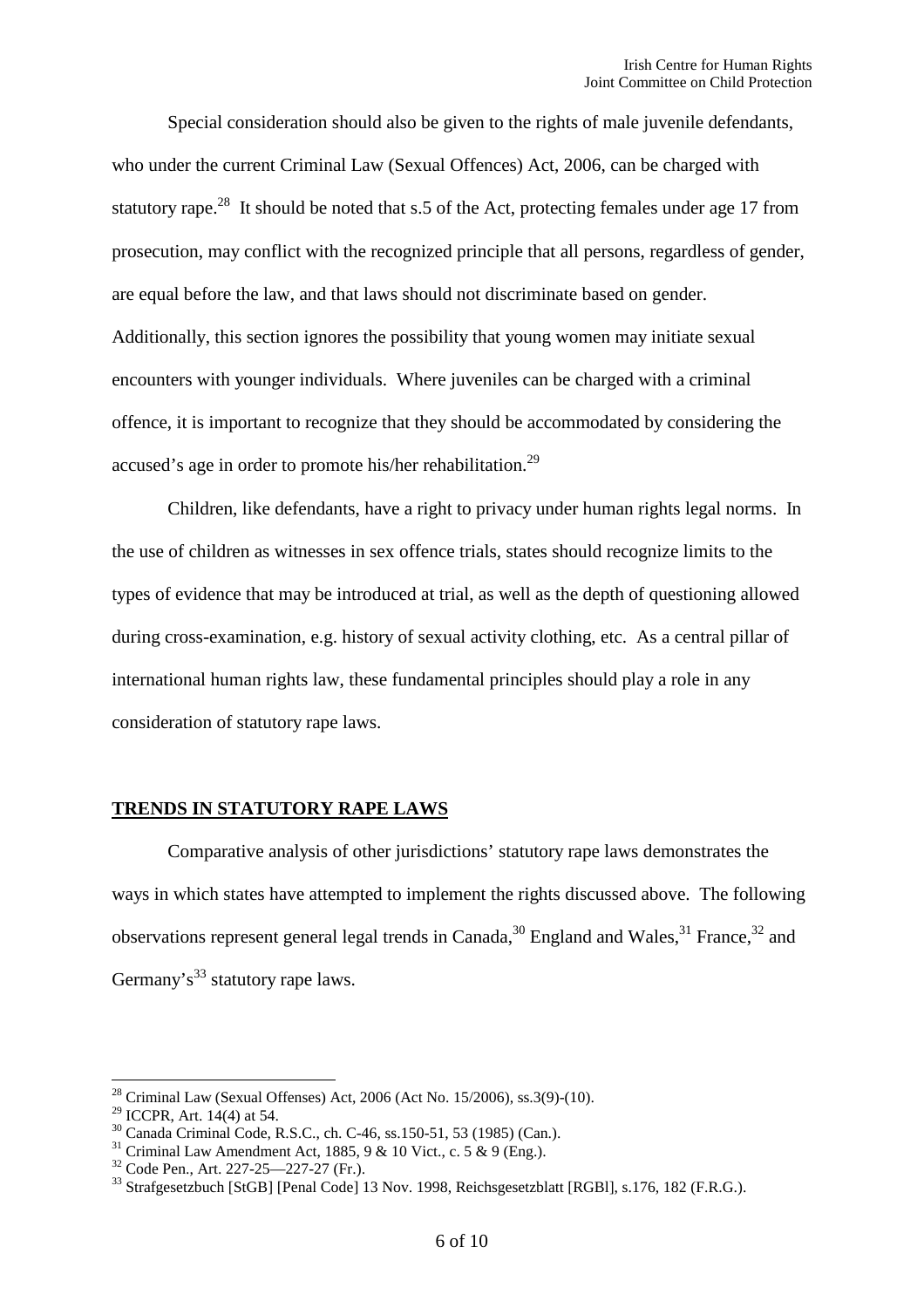### *Age of Consent*

Theages of consent vary from age  $14^{34}$  to  $16^{35}$  This range recognizes that some teenage youth may choose to engage in sexual activities as they mature.

### *Limited Strict Liability*

Those countries that impose strict liability, including England, Canada, and Germany, limit its use to offenses committed against children under a specific age. This upholds the duty imposed by the CRC to avoid the exploitation of children and maintains a policy of protecting pre-pubescent minors during their most formative years when they may not yet comprehend the meaning or consequences of sexual activities. At the same time, it helps to set the lower limit of an age band within which exemptions and defenses can exist.

## *Defense of Mistake of Fact*

The majority of countries provide a defense of mistake of fact, allowing the defendant to prove that he/she had a reasonable belief that the complainant was over the age of consent. This acknowledges the non-regulatory nature of statutory rape, and the necessity of proving all required elements of a crime, especially *mens rea*.

## *Maximum Sentences*

The available range of sentences varies dramatically among jurisdictions. However, only England allows for the possibility of life imprisonment. The severity of punishment generally varies with the age of the child and ranges from monetary fines to ten years imprisonment.

#### *Gender-Neutral Language*

All of the statutes use gender-neutral language, referring to "persons" and occasionally to the universal man. This avoids discrimination before the law and acknowledges that women can also be charged with statutory rape.

<span id="page-7-0"></span><sup>34</sup> Canada Criminal Code, s.151 (Can.).

<span id="page-7-1"></span><sup>35</sup> Criminal Law Amendment Act, Art. 9 (Eng.).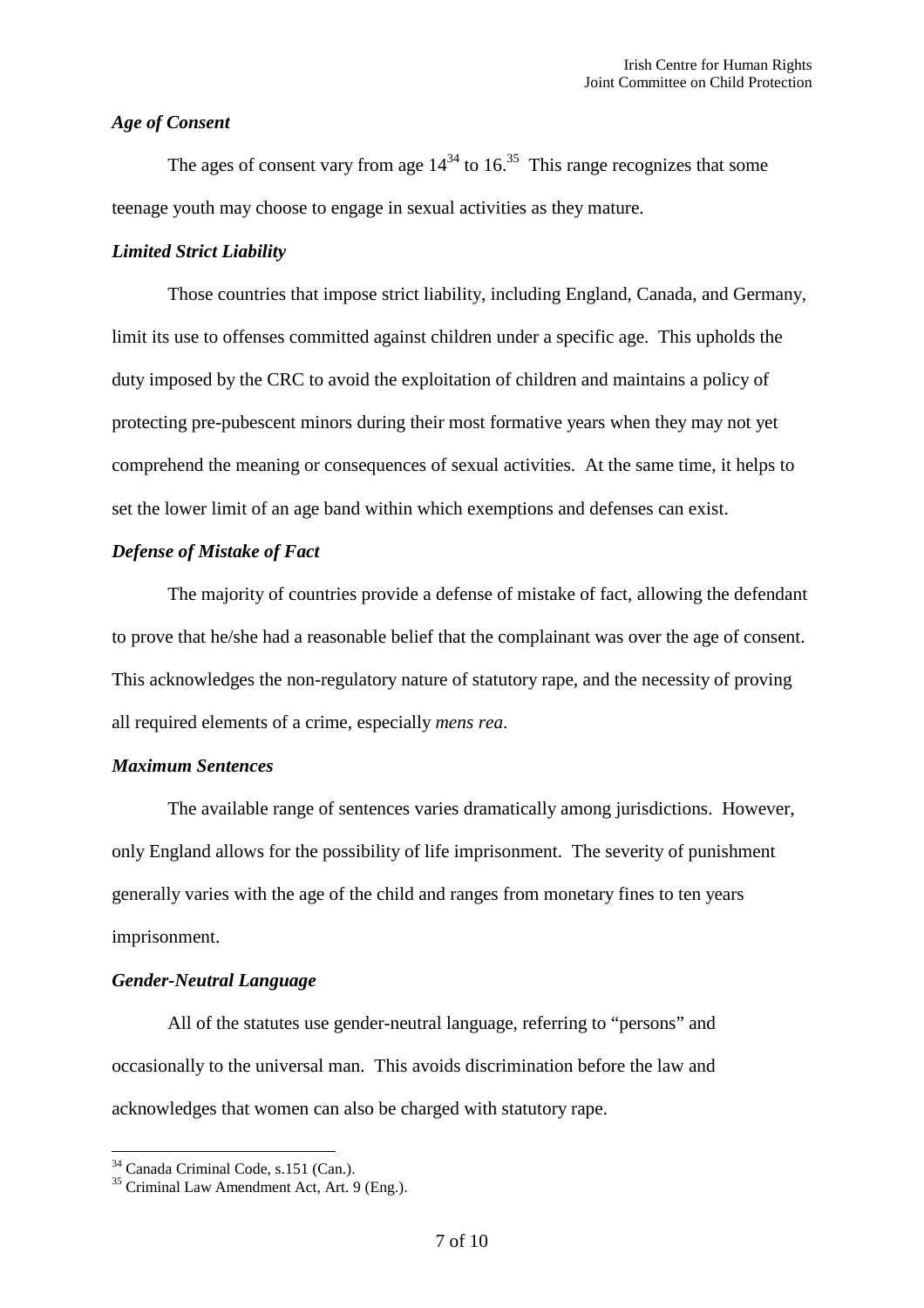#### *Persons in Authority*

In Canada<sup>[36](#page-8-0)</sup> and France<sup>[37](#page-8-1)</sup> defendants who are persons in authority over children are subject to harsher sentencing in cases of statutory rape. Under Canadian statutory law persons in authority are also criminally liable for sexual activities with youth above the age of consent but below the age of majority.<sup>[38](#page-8-2)</sup> While the accused has a mistake of fact defense, this statute seeks to protect youth under the age of 18 from being sexually exploited by authority figures. Additionally, freedom is given to the court to consider a number of factors in order to better enable the state to protect youth from exploitative actions that could be taken by adultsover age 18.<sup>39</sup>

## **RECOMMENDATIONS**

The Centre's general recommendation is that the Oireachtas ensure a *balance* between the accused's fair trial rights, including a right to a mistake of fact defense, and the protection of children. In light of the above discussion, the following are specific ways this balance can be achieved:

 *Age of Consent:* International human rights treaties do not explicitly discuss consensual sexual activity involving children. However, they do call for protections against sexual abuse while also recognizing a level of autonomy for children. There is a strong social policy for providing a minimum age below which strict liability applies to protect children in their most formative years. While deciding where to draw the age of consent is difficult, it is important to recognize the autonomy of youth and the reality that they may engage in sexual activity with their peers. By implementing age bands, the state will, however, continue to protect youth under the

<span id="page-8-0"></span><sup>36</sup> Canada Criminal Code, s.153.

<span id="page-8-1"></span><sup>&</sup>lt;sup>37</sup> Code Pen., Art. 227-26—22-27 (Fr.).

<span id="page-8-2"></span><sup>38</sup> Canada Criminal Code, s.153(1.1).

<span id="page-8-3"></span><sup>39</sup> *Id.*, s.153(1.2).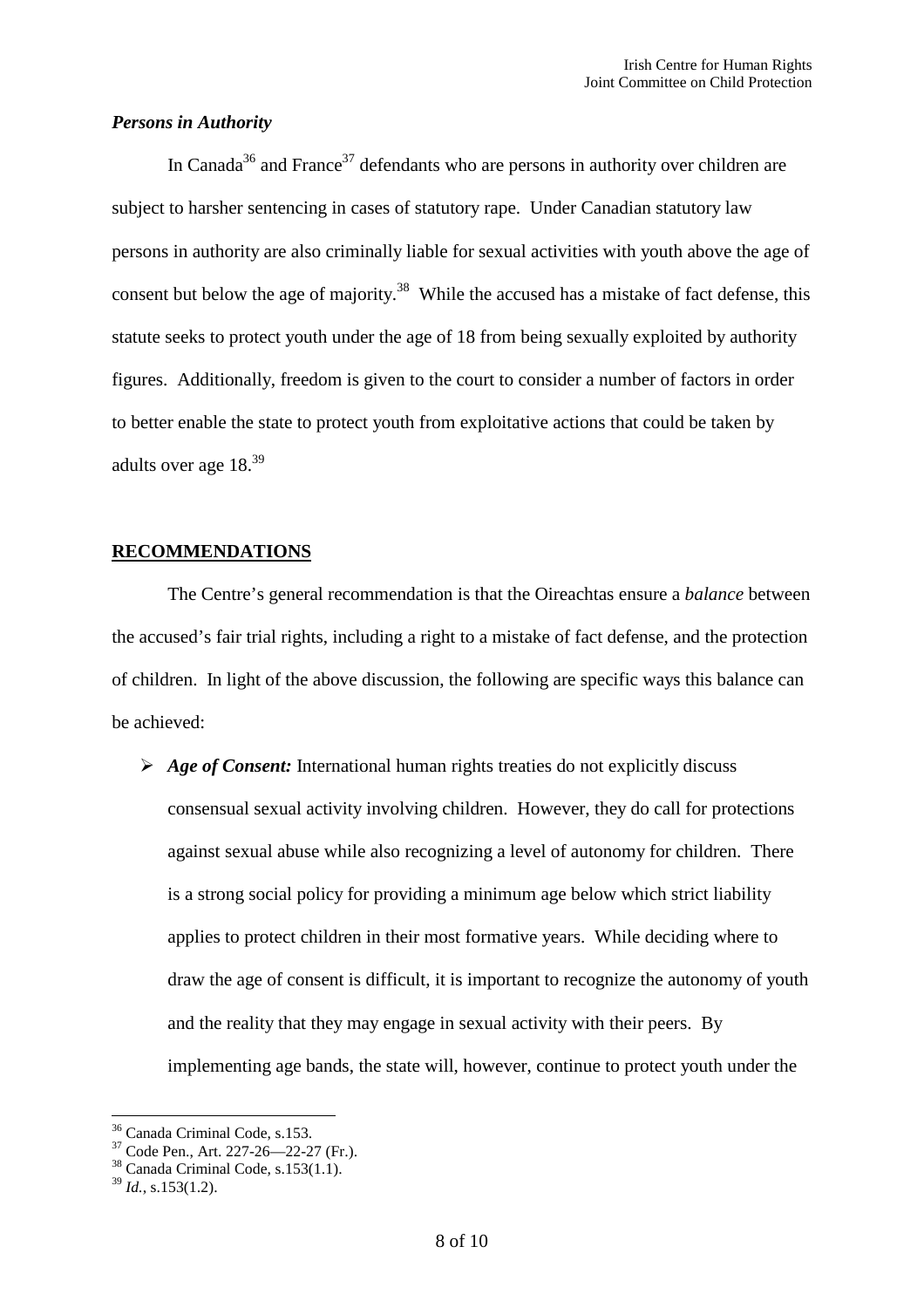age of majority from sexual coercion and exploitation by older, and more likely, experienced adults—for example by providing more stringent penalties to those who are over 21 and engage in activities with those under 18.

- *Close in Age Exception:* The statutes cited above illustrate the wisdom of implementing age bands, which provide an exemption from prosecution for engaging in sexual activity with others in proximity of age.
- *Pefinitions:* By defining specific age groups with consistent terminology, e.g. "child", "youth", "teen", etc., the legislature can provide a clearer demarcation for applying age bands. Additionally, such terminology recognizes the different physical, emotional and mental stages between children and youth. In regard to defining sexual acts covered by statutory rape law, consideration should be given to acknowledging various forms of sexual activities, including oral, anal, and vaginal sex. Use of such terms incorporates current medical terminology.
- *Authority Figures:* Persons in authority have the potential to misuse their power, supervision, or responsibility over children. To avoid manipulation, coercion, or exploitation of children, it is important to hold persons in authority accountable. While incest and other sex crime statutes may apply to familial relations, special provisions and higher sentencing for persons in authority will expand liability to other individuals who are "responsible for the education, supervision or welfare of the victim."<sup>[40](#page-9-0)</sup>
- *Mistake of Fact Defense:* Defendants should be provided with all means necessary to secure a fair trial, including defenses for non-regulatory offenses. In cases of consensual sexual activity with minors below the age of consent, the accused should be able to raise a defense of reasonable belief as to the age of the child. Statutory

<span id="page-9-0"></span><sup>40</sup> Criminal Law (Sexual Offenses) Act 2006, s.1.